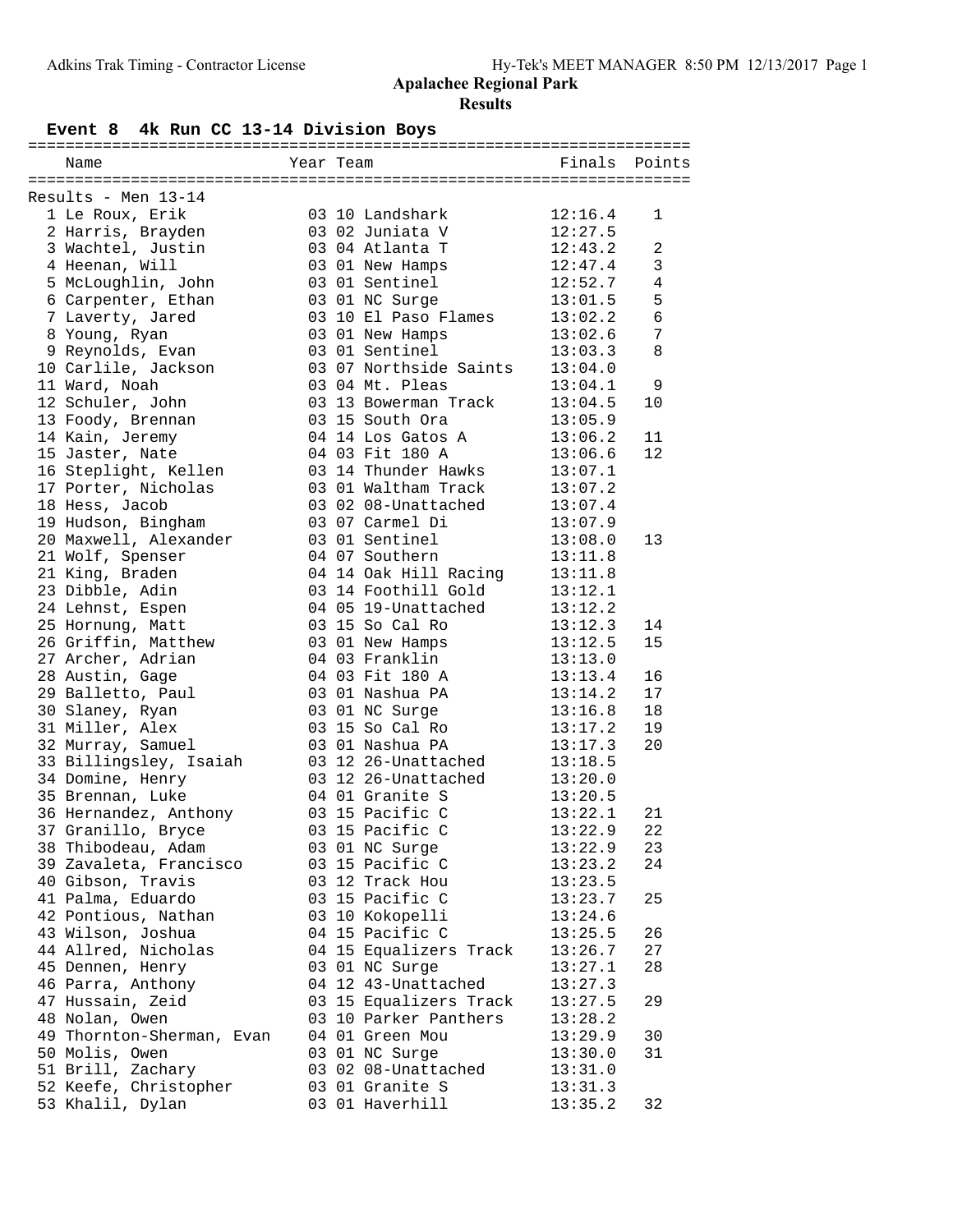| Event 8 4k Run CC 13-14 Division Boys       |  |                                |         |    |
|---------------------------------------------|--|--------------------------------|---------|----|
| 54 Moreno, Gerardo                          |  | 03 14 Fast Trac                | 13:35.2 | 33 |
| 55 Naprawa, Anthony                         |  | 03 14 Mount Dia                | 13:35.3 | 34 |
| 56 Oryall, Robert                           |  | 03 14 Los Gatos A              | 13:36.0 | 35 |
| 57 Martinez, Hector                         |  | 04 15 Valley Un                | 13:36.3 | 36 |
| 58 Del Sesto, Matthew                       |  | 03 01 Sentinel                 | 13:37.4 | 37 |
| 59 Sandoval, Colby                          |  | 03 12 47-Unattached            | 13:37.7 |    |
| 60 Thirunavukkarasu, Krishn 04 07 Carmel Di |  |                                | 13:37.7 |    |
| 61 Richter, Mark                            |  | 03 04 Mt. Pleas                | 13:38.7 | 38 |
| 62 Barry, Zachary                           |  | 04 01 01-Unattached            | 13:38.8 |    |
| 63 Fjellstad, Gabriel                       |  | 03 13 Sun City                 | 13:39.4 |    |
| 64 Zeleke, Matthew                          |  | 04 05 19-Unattached            | 13:39.4 |    |
| 65 Mann, Carson                             |  | 03 03 Fit 180 A                | 13:39.5 | 39 |
| 66 Welch, Dawson                            |  | 04 09 Triple Th                | 13:39.5 |    |
| 67 Barajas, Chase                           |  | 03 03 Fit 180 A                | 13:40.6 | 40 |
| 68 Corral, Carmelo                          |  | 03 10 El Paso Flames           | 13:40.9 | 41 |
| 69 Mason, Trevor                            |  | 04 03 Richmond                 | 13:42.0 | 42 |
| 70 Shorten, Jackson                         |  | 04 10 32-Unattached            | 13:42.9 |    |
| 71 Singleton, CJ                            |  | 04 02 Get Fit Families 13:44.1 |         |    |
| 72 Anziano, Adam                            |  | 03 01 05-Unattached            | 13:44.2 |    |
| 73 Behan, Hale                              |  | 03 13 Cascade Striders         | 13:44.6 |    |
| 74 Byer, Blake                              |  | 04 13 Timberhil                | 13:45.0 | 43 |
| 75 Valliere, Joseph                         |  | 04 01 01-Unattached            | 13:45.4 |    |
| 76 Means, Alec                              |  | 03 07 Danville                 | 13:45.4 | 44 |
| 77 Singer, Justin                           |  | 04 15 Lightning                | 13:46.8 | 45 |
| 78 Miller, Haden                            |  | 03 03 Fit 180 A                | 13:46.9 | 46 |
| 79 Moran, Jack                              |  | 03 02 Shore Athletic           | 13:47.4 |    |
| 80 Schuld, Joshua                           |  | 03 15 Equalizers Track 13:47.6 |         | 47 |
| 81 Maione, Ethan                            |  | 03 01 Sentinel                 | 13:48.3 | 48 |
| 82 Durham, Krystopher                       |  | 03 03 Fit 180 A                | 13:48.5 | 49 |
| 83 Mashtare, Ethan                          |  | 04 01 Green Mou                | 13:48.9 | 50 |
| 84 Lanham, Samuel                           |  | 03 05 Team Kent                | 13:49.1 |    |
| 85 O'Keefe, Sean                            |  | 03 01 Nashua PA                | 13:49.2 | 51 |
| 86 Bushnell, Brody                          |  | 04 13 Timberhil                | 13:49.3 | 52 |
| 87 Hickner, Travis                          |  | 03 07 Potter's                 | 13:50.7 | 53 |
| 88 Rogers, Reagan                           |  | 03 04 Alpha Cru                | 13:50.7 | 54 |
| 89 Kraft, Tyler                             |  | 03 01 New Hamps                | 13:51.1 | 55 |
| 90 Khalil, Jared                            |  | 04 01 Haverhill                | 13:51.4 | 56 |
| 91 Alexander-Macias, Judah                  |  | 05 12 26-Unattached            | 13:51.5 |    |
| 92 Byer, Cade                               |  | 04 13 Timberhil                | 13:52.1 | 57 |
| 93 Carlin, Nathan                           |  | 03 15 Mustang R                | 13:52.2 |    |
| 94 Olean, Christopher                       |  | 03 01 Sentinel                 | 13:52.7 | 58 |
| 95 Fortenberry, Jared                       |  | 04 04 Marietta                 | 13:52.7 |    |
| 96 Tafolla, Adrean                          |  | 04 13 Speed Unlimited          | 13:52.9 |    |
| 97 Ebright, Cash                            |  | 04 14 Los Gatos A              | 13:53.5 | 59 |
| 98 Smith, Anthony                           |  | 03 13 Speed Unlimited          | 13:53.7 |    |
| 99 Guzman, Nicholas                         |  | 03 14 Los Gatos A              | 13:54.1 | 60 |
| 100 St Laurent, Bradley                     |  | 03 01 New Hamps                | 13:54.2 | 61 |
| 101 Blaha, Edward                           |  | 03 04 Atlanta T                | 13:54.3 | 62 |
| 102 Valdez, Gilbert                         |  | 04 10 Sol Running Club         | 13:54.3 |    |
| 103 Rogers, Noah                            |  | 03 10 Cougar Tr                | 13:54.7 |    |
| 104 Fisher, Hayden                          |  | 04 13 Federal W                | 13:55.3 |    |
| 105 Hutchings, Austin                       |  | 03 10 Queen Cre                | 13:55.5 |    |
| 106 Jenkins, Evan                           |  | 04 13 Camas XC                 | 13:55.5 | 63 |
| 107 Wang, Oliver                            |  | 03 14 Los Gatos A              | 13:55.9 | 64 |
| 108 Hatch, Ryan                             |  | 03 10 Flagstaff Roam           | 13:56.6 |    |
| 109 Saraf, Varun                            |  | 04 14 Los Gatos A              | 13:57.7 | 65 |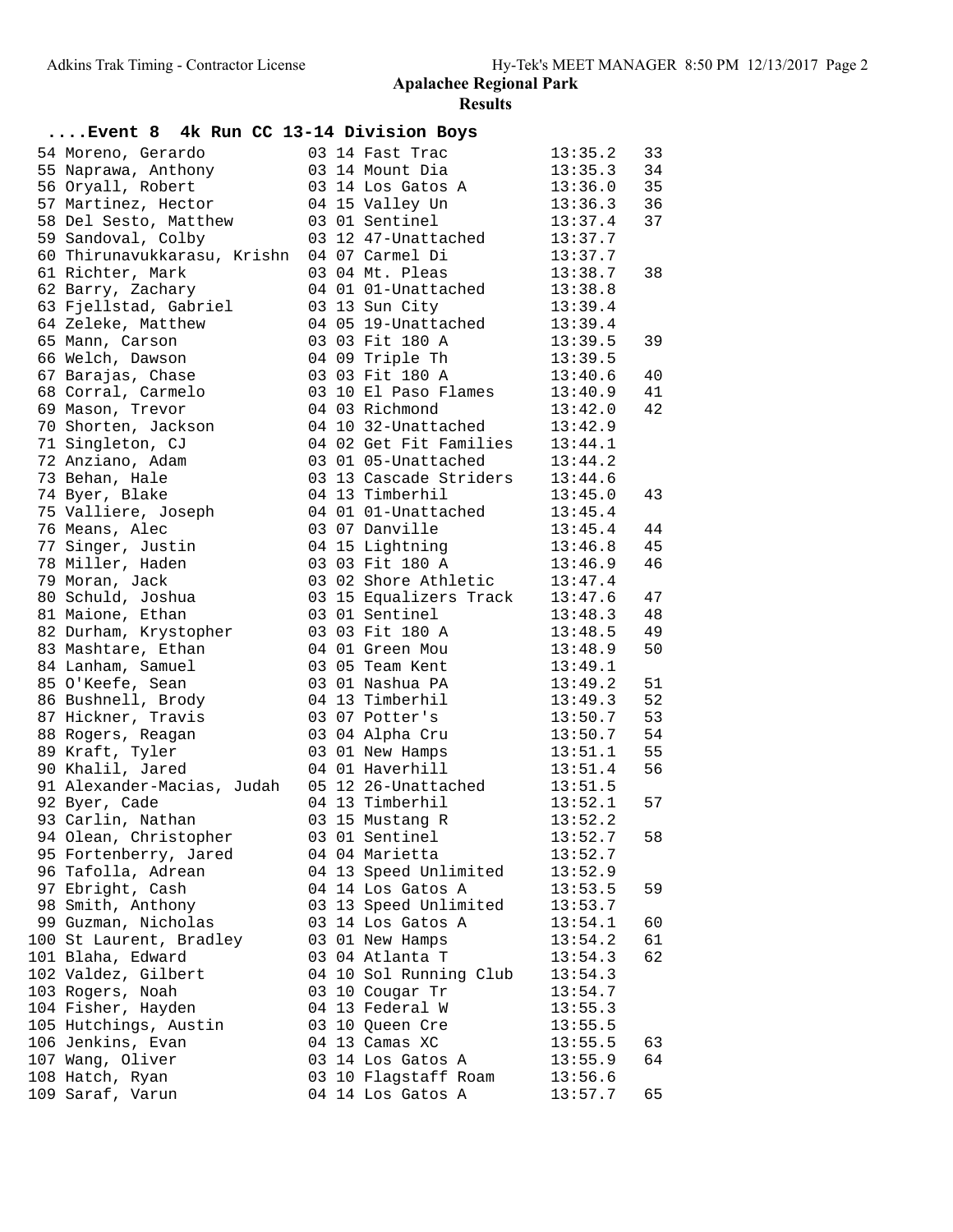| Event 8 4k Run CC 13-14 Division Boys                |  |                                                                                                                      |                    |    |
|------------------------------------------------------|--|----------------------------------------------------------------------------------------------------------------------|--------------------|----|
| 110 Hanson, Malakai                                  |  | 04 10 Flagstaff Roam 13:57.8                                                                                         |                    |    |
| 111 Shinneman, Luke                                  |  |                                                                                                                      |                    | 66 |
| 112 Anderson, Lance                                  |  |                                                                                                                      |                    |    |
| 113 Church, Bahozhoni                                |  |                                                                                                                      |                    |    |
| 114 Lucas, Grayson                                   |  | 03 03 Fit 180 A 13:59.4                                                                                              |                    | 67 |
| 115 McNichols, Ethan                                 |  | 03 05 17-Unattached 13:59.6                                                                                          |                    |    |
| 116 Hildenbrand, Caden                               |  | 03 13 Bowerman Track $13:59.8$                                                                                       |                    | 68 |
| 117 Kotelly, John                                    |  |                                                                                                                      | 14:00.4            | 69 |
| 118 Rincon, Giovanni                                 |  | $03$ 13 bowding.<br>04 01 Nashua PA<br>03 03 Franklin                                                                | 14:00.5            |    |
| 119 Dance, Braden                                    |  | $03$ 13 North Ida $14:00.7$                                                                                          |                    |    |
| 120 Fresh, Wilson                                    |  | 03 13 Camas XC                                                                                                       | 14:00.7            | 70 |
| 121 Newell, Matthew 63 07 Columbus Running 14:00.9   |  |                                                                                                                      |                    | 71 |
| 122 Steins, Jared                                    |  | 03 15 Chino Hil                                                                                                      | 14:01.1            |    |
| 123 Ewing, Clay                                      |  |                                                                                                                      |                    |    |
| 124 Casey, Jack                                      |  | 03 04 Darlingto 14:01.2<br>03 01 NC Surge 14:02.1<br>03 01 NC Surge                                                  |                    | 72 |
| 125 Megary, Jackson                                  |  | 03 03 Bethesda Track $14:02.6$                                                                                       |                    |    |
| 126 Lindner, Samuel 10 94 10 Parker Panthers 14:02.8 |  |                                                                                                                      |                    |    |
| 127 Bazler, Max                                      |  | 04 13 North Ida                                                                                                      | 14:03.1            |    |
| 128 Conti, Lucca                                     |  | 03 07 Danville 14:03.7                                                                                               |                    | 73 |
| 129 Nelson, Spencer                                  |  | 04 15 So Cal Ro                                                                                                      |                    | 74 |
| 130 Amell, Tristan                                   |  |                                                                                                                      | 14:04.8<br>14:05.1 |    |
| 131 Queen, Jedediah                                  |  | 03 01 Prospect 14:05.1<br>03 15 Junior Ma 14:05.8                                                                    |                    |    |
| 132 Bland, Sam                                       |  | 03 03 Fit 180 A 14:05.9                                                                                              |                    | 75 |
| 133 Rakitis, Kyle                                    |  | 03 02 Glouceste 14:07.0                                                                                              |                    |    |
| 134 Bishop, Lachlan                                  |  | 03 01 Sentinel 14:07.4                                                                                               |                    | 76 |
| 135 Zabudsky, Andrew                                 |  | 03    13    Bowerman Track    14:07.9<br>04    08    20-Unattached    14:07.9<br>03    13    Federal    W    14:08.1 |                    | 77 |
| 136 Schimke, Aaron                                   |  |                                                                                                                      |                    |    |
| 137 Sing, Maximus                                    |  |                                                                                                                      |                    |    |
| 138 Ramirez, Christopher       03 01 Nashua PA       |  |                                                                                                                      | 14:08.3            | 78 |
| 139 Sertl, Brandon                                   |  | 03 04 Walton Yo 14:08.4                                                                                              |                    | 79 |
| 140 Eckman, Abram                                    |  | 03 07 Southern 14:08.9                                                                                               |                    |    |
| 141 Lockman, Jacob                                   |  | 03 13 Sun City 14:09.2<br>03 15 South Ora 14:09.3                                                                    |                    |    |
| 142 Idleman, Dylan                                   |  | 03 15 South Ora<br>04 01 Granite S                                                                                   |                    |    |
| 143 Harvey, Amani                                    |  | 03 03 12-Unattached 14:09.5                                                                                          | 14:09.5            |    |
| 144 Rodman, Samuel                                   |  |                                                                                                                      |                    |    |
| 146 Mcmurtrey, Noah                                  |  |                                                                                                                      |                    |    |
| 147 Matchev, Anton                                   |  | 03 09 Triple Th 14:11.4                                                                                              |                    |    |
| 148 Friend, Colin                                    |  | 03 16 14-Unattached<br>00 10 14-Unattached 14:12.0<br>03 13 Bowerman Track 14:12.2<br>03 08 Iowa Spee                |                    | 80 |
| 149 Keeney, Ethan                                    |  | 03 08 Iowa Spee 14:12.2                                                                                              |                    |    |
| 150 Reeburgh, Bryce                                  |  | 04 10 Peak Perf                                                                                                      | 14:12.3            |    |
| 151 Price, Connor                                    |  | 03 07 Tigers Fr                                                                                                      | 14:12.7            |    |
| 152 Brownstead, John                                 |  | 04 02 Nittany T                                                                                                      | 14:12.9            |    |
| 153 Austin, Chase                                    |  | 04 07 Columbus Running                                                                                               | 14:13.3            | 81 |
| 154 McClelland, Colin                                |  | 03 04 45-Unattached                                                                                                  | 14:13.4            |    |
| 155 Walsh, William                                   |  | 03 03 Fit 180 A                                                                                                      | 14:13.5            | 82 |
| 156 Stock, Mason                                     |  | 03 13 Sun City                                                                                                       | 14:14.1            |    |
| 157 Vasile, James                                    |  | 03 02 Auburn Y Pulsars                                                                                               | 14:14.6            |    |
| 158 Keefer, Jackson                                  |  | 03 13 Central O                                                                                                      | 14:14.9            |    |
| 159 Rogers, Jeffery                                  |  | 03 13 Bowerman Track                                                                                                 | 14:16.0            | 83 |
| 160 Scherer, Jayden                                  |  | 03 16 1st Coast Track                                                                                                | 14:16.2            |    |
| 161 Wark, Declan                                     |  | 03 13 Timberhil                                                                                                      | 14:16.5            | 84 |
| 162 Pearson, Christian                               |  | 03 04 55-Unattached                                                                                                  | 14:16.8            |    |
| 163 Caliva, Jake                                     |  | 03 15 So Cal Ro                                                                                                      | 14:17.1            | 85 |
| 164 Clark, Grayson                                   |  | 03 03 Richmond                                                                                                       | 14:17.3            | 86 |
| 165 Meeker, Nicholas                                 |  | 03 14 Quicksilv                                                                                                      | 14:17.8            |    |
|                                                      |  |                                                                                                                      |                    |    |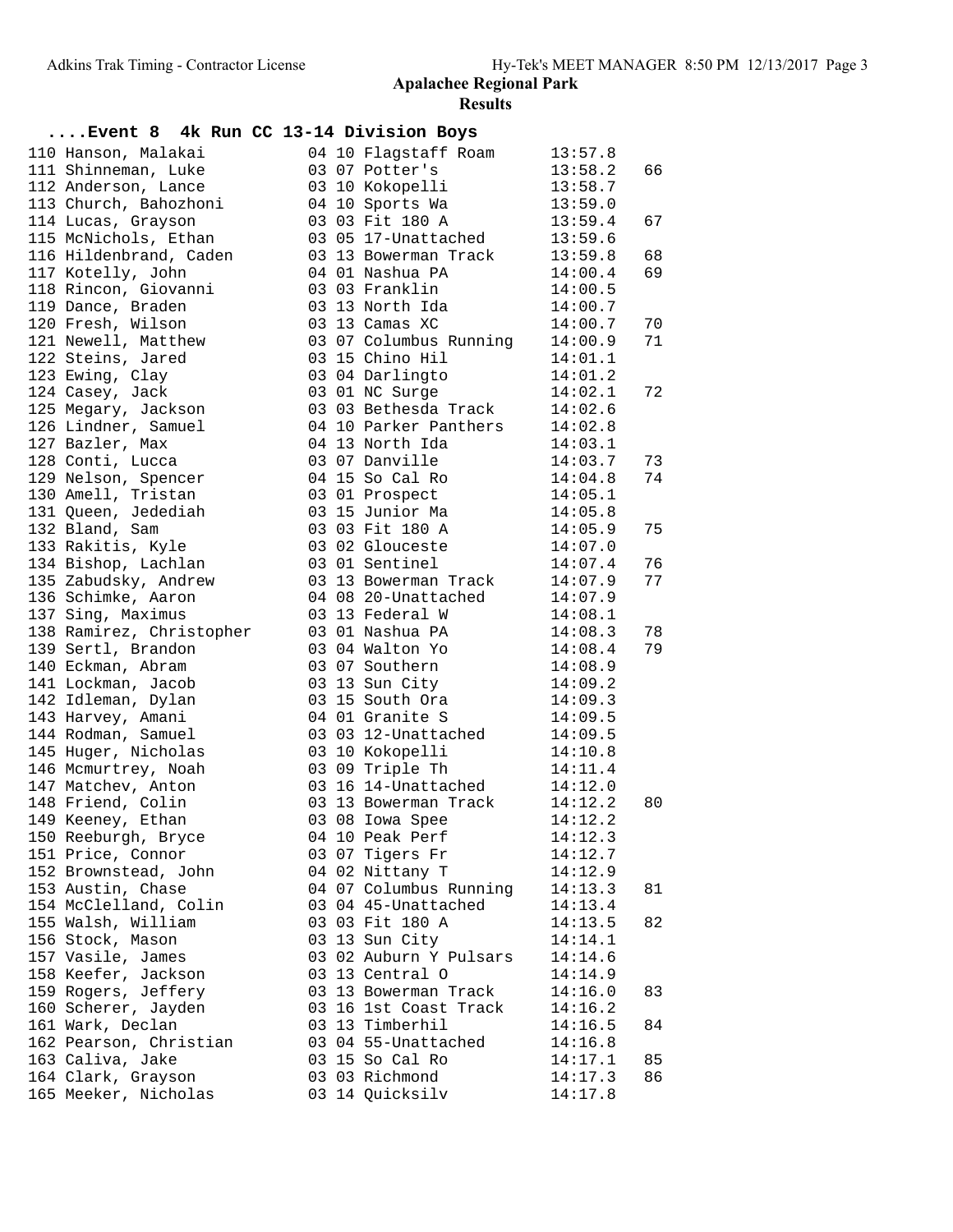| Event 8 4k Run CC 13-14 Division Boys |  |                                |         |     |
|---------------------------------------|--|--------------------------------|---------|-----|
| 166 O'Neill, Leo                      |  | 03 03 Fit 180 A                | 14:18.2 | 87  |
| 167 Hampshire, Malachi                |  | 03 07 16-Unattached            | 14:18.3 |     |
| 168 Plumer, Sam                       |  | 03 07 Dirty South XC           | 14:18.6 |     |
| 169 Anderson, Maximilian              |  | 03 13 North Ida                | 14:19.2 |     |
| 170 Kelly, Benjamin                   |  | 03 14 Los Gatos B 14:19.4      |         | 88  |
| 171 Crews, Malachi                    |  | 03 05 51-Unattached 14:19.8    |         |     |
| 172 West, Zander                      |  | 03 07 Dirty South XC 14:19.9   |         |     |
| 173 Barrios, Ivan                     |  | 03 15 Lightning                | 14:20.1 | 89  |
| 174 Lackey, James                     |  | 03 13 Timberhil                | 14:20.5 | 90  |
| 175 Boyden, Hale                      |  | 03 01 Green Mou                | 14:20.9 | 91  |
| 176 DiConti, Aidan                    |  | 03 03 10-Unattached 14:21.2    |         |     |
| 177 Roof, Jake                        |  | 03 07 Danville                 | 14:21.8 | 92  |
| 178 Kedge, Lucas                      |  | 04 10 Sol Running Club 14:22.4 |         |     |
| 179 Mwangi, Vince                     |  | 04 04 Etowah Yo                | 14:22.5 |     |
| 180 Vos, Joseph                       |  | 04 04 Alpha Cru                | 14:22.5 | 93  |
| 181 Knight, Andrew                    |  | 03 07 Potter's                 | 14:22.8 | 94  |
| 182 Rafferty, Tyler                   |  | 03 10 NX Level Track 14:22.8   |         |     |
| 183 Kilbarger-Stumpff, Reese          |  | 03 07 Columbus Running 14:23.6 |         | 95  |
| 184 Jefferson, Phillip                |  | 03 15 Pacific C                | 14:23.9 | 96  |
| 185 Guthrie, Clayton                  |  | 04 07 Columbus Running 14:23.9 |         | 97  |
| 186 Witt, Riley                       |  | 04 08 40-Unattached            | 14:24.1 |     |
| 187 Garcia, Adonis                    |  | 04 01 Haverhill                | 14:24.2 | 98  |
| 188 Hsieh, Henry                      |  | 03 15 O'Brien's Army 14:24.5   |         |     |
| 189 Toya, Cody                        |  | 04 10 Cougar Tr $14:24.8$      |         |     |
| 190 Harmeyer, Jack                    |  | 03 07 Potter's<br>14:25.3      |         | 99  |
| 191 Hogg, Caiden                      |  | 04 14 Los Gatos B              | 14:25.9 | 100 |
| 192 Bell, Glenn                       |  | 04 15 So Cal Ro                | 14:26.0 | 101 |
| 193 Hansen, Rocky                     |  | 04 03 Fast Twit                | 14:26.2 |     |
| 194 Crapsey, Peter                    |  | 03 01 Haverhill                | 14:26.3 | 102 |
| 195 Perez, Alex                       |  | 03 03 Fit 180 A                | 14:26.8 | 103 |
| 196 Anderson, Bryce                   |  | 03 03 Harrisbur                | 14:26.9 |     |
| 197 Carr, Evan                        |  | 03 07 Columbus Running 14:26.9 |         | 104 |
| 198 Murphy, Liam                      |  | 04 13 Bowerman Track           | 14:27.1 | 105 |
| 199 Nicolaides, Joshua                |  | 04 15 Vegas Lig                | 14:27.1 |     |
| 200 Toscano, Carlos                   |  | 04 12 Rxc                      | 14:27.2 | 106 |
| 201 Cleugh, Wylie                     |  | 04 15 Equalizers Track         | 14:27.7 | 107 |
| 202 Broadbent, Jakob                  |  | 04 13 Snohomish Track          | 14:27.9 |     |
| 203 Cummiskey, Carlton                |  | 03 01 Green Mou                | 14:28.2 | 108 |
| 204 Irwin, Zachary                    |  | 04 14 Los Gatos A              | 14:28.7 | 109 |
| 205 Schuman, Charlie                  |  | 03 07 Carmel Di                | 14:28.8 |     |
| 206 Watson, Kyle                      |  | 03 04 Creekview                | 14:29.0 |     |
| 207 Clark III, Spencer                |  | 04 13 North Ida                | 14:29.1 |     |
| 208 Bard, Owen                        |  | 03 13 35-Unattached            | 14:29.4 |     |
| 209 Blaha, George                     |  | 03 04 Atlanta T                | 14:29.5 | 110 |
| 210 Scott, William                    |  | 03 15 Pacific C                | 14:29.7 | 111 |
| 211 Miller, Carter                    |  | 04 07 16-Unattached            | 14:29.7 |     |
| 212 Jacobson, Mitchell                |  | 04 10 Flagstaff Roam           | 14:29.7 |     |
| 213 Sehulster, Patrik                 |  | 04 01 Haverhill                | 14:30.2 | 112 |
| 214 Taylor, Luke                      |  | 03 03 Richmond                 | 14:31.3 | 113 |
| 215 Stickley, Ryan                    |  | 04 03 Runners R                | 14:31.4 |     |
| 216 Cheng, Austin                     |  | 04 15 Equalizers Track         | 14:31.5 | 114 |
| 217 Balestrieri, Oliver               |  | 03 10 Parker Panthers          | 14:32.5 |     |
| 218 McGinnis, Andrew                  |  | 04 04 45-Unattached            | 14:32.8 |     |
| 219 Marshall, Jack                    |  | 04 01 New Hamps                | 14:33.7 | 115 |
| 220 Bergey, Ben                       |  | 04 04 Great Strides            | 14:34.1 |     |
| 221 McIntosh, Lance                   |  | 03 07 Columbus Running         | 14:34.3 | 116 |
|                                       |  |                                |         |     |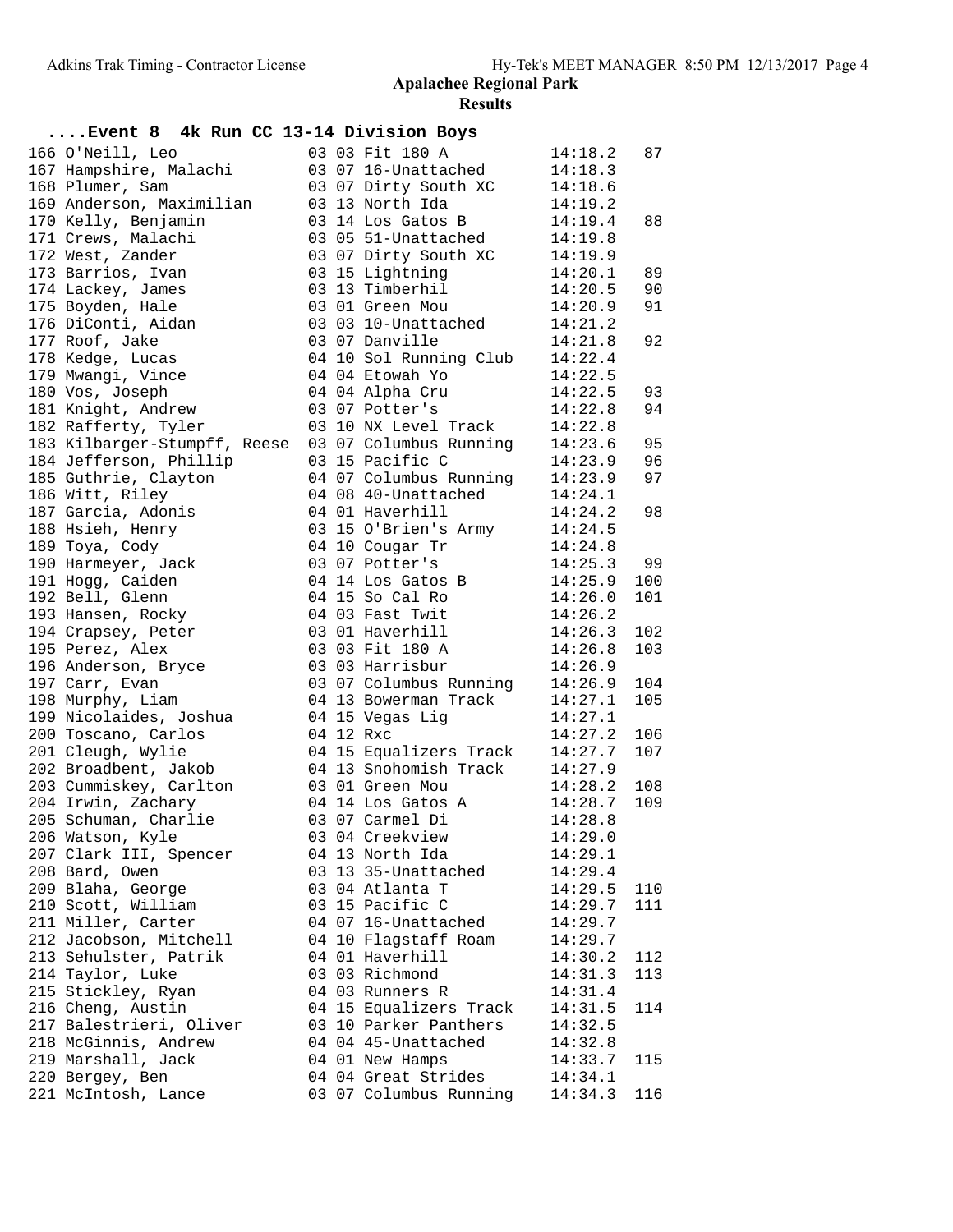| Event 8 4k Run CC 13-14 Division Boys |  |                                                                                                  |                        |     |
|---------------------------------------|--|--------------------------------------------------------------------------------------------------|------------------------|-----|
| 222 Kulek, Michael                    |  | 04 10 Albuquerq<br>03 10 Landshark                                                               | 14:34.5                |     |
| 223 Smith, Austin                     |  |                                                                                                  | 14:34.8                | 117 |
| 224 Patton, Nathaniel                 |  | 04 15 Equalizers Track 14:34.9                                                                   |                        | 118 |
| 225 Gustafson, Soren                  |  | 03 13 Amazon Di                                                                                  | 14:35.5                |     |
| 226 Guerra, Michael                   |  | 04 15 Equalizers Track                                                                           | 14:35.9                | 119 |
| 227 Robledo, Jude                     |  | 04 15 Chino Hil                                                                                  | 14:36.7                |     |
| 228 Bitsilly, Justin                  |  | 03 10 42-Unattached 14:37.6<br>03 07 16-Unattached 14:38.3                                       |                        |     |
| 229 Arndt, Adam                       |  | 03 07 16-Unattached                                                                              | 14:38.3                |     |
| 230 Myers, Noah                       |  | 03 04 Mt. Pleas                                                                                  | 14:38.4                | 120 |
| 231 Belz, Evan                        |  | 03 08 20-Unattached                                                                              | 14:38.9                |     |
| 232 Frawley, Carson                   |  | 03 13 Camas XC                                                                                   | 14:39.1                | 121 |
| 233 Bohm, Adam                        |  | 03 07 IC Running Club                                                                            | 14:39.4                |     |
| 234 Dabby, Marc                       |  | 04 16 Miami Eli                                                                                  | 14:40.0                |     |
| 235 Bell, Trent                       |  | 03 04 Junior Wo                                                                                  | 14:40.7                |     |
| 236 Wrede, Mason                      |  | 03 13 Camas XC                                                                                   | 14:41.0                | 122 |
| 237 Storms, Calvin                    |  | 04 01 Green Mou                                                                                  | 14:41.6                | 123 |
| 238 Olvera, Xavier                    |  | 03 12 Katy Expr                                                                                  | 14:41.9                |     |
| 239 Rivers, Joshua                    |  | 04 01 Nashua PA                                                                                  | 14:42.1                | 124 |
| 240 Wright, Dylan                     |  | 04 14 Los Gatos A                                                                                |                        | 125 |
| 241 Hodel, Robert                     |  | 03 03 Fit 180 A                                                                                  | $14:42.4$<br>$14:42.8$ | 126 |
| 242 Ripplinger, Carl                  |  | 04 11 54-Unattached 14:42.9                                                                      |                        |     |
| 243 Walker IV, John                   |  | 04 01 NC Surge                                                                                   | 14:44.5                | 127 |
| 244 Bryson, Drew                      |  | 04 14 Los Gatos B                                                                                | 14:44.6                | 128 |
| 245 Dinh, Tyler                       |  | 04 13 Camas XC                                                                                   | 14:45.7                | 129 |
| 246 Mackeben, Austin                  |  | 03 04 Arrowhead Racing 14:46.2<br>03 01 NC Surge 14:46.6<br>03 01 NC Surge 14:46 7<br>03 02 Time |                        | 130 |
| 247 Ray, Logan                        |  |                                                                                                  |                        |     |
| 248 Anderson, Seth                    |  |                                                                                                  |                        | 131 |
| 249 Shepherd, Noah                    |  | 03 02 Juniata V                                                                                  | 14:47.1                |     |
| 250 Bitetti, Bryce                    |  | 04 15 Valley Un                                                                                  | 14:47.3                | 132 |
| 251 McKenzie, Sullivan                |  | 04 03 Fit 180 A                                                                                  | 14:47.3                | 133 |
| 252 Girata, Alexander                 |  | 04 01 Nashua PA                                                                                  | 14:47.8                | 134 |
| 253 Donnelly, Aaron                   |  | 03 07 Potter's                                                                                   | 14:47.9                | 135 |
| 254 Kiel, William                     |  | 03 07 Columbus Running 14:48.0                                                                   |                        | 136 |
| 255 Cobb, Jacob                       |  | 03 02 Glouceste                                                                                  | 14:49.1                |     |
| 256 Smelser, Cole                     |  | 03 15 Valley Un                                                                                  | 14:49.6                | 137 |
| 257 Fitzgarrald, Jayden               |  | 04 11 Utah Vall                                                                                  | 14:50.5                |     |
| 258 Tatsumi, Asher                    |  |                                                                                                  |                        | 138 |
| 259 Marquez, Octavio                  |  | 03 13 Bowerman Track 14:50.6<br>03 14 Fast Trac 14:51.5                                          |                        | 139 |
| 260 Dozier, Tanner                    |  | 04 13 Camas XC                                                                                   | 14:52.2                | 140 |
| 261 Gamez-Diaz, Melchior              |  | 04 14 Peninsula Flyers 14:52.8                                                                   |                        |     |
| 262 Harper, Mitchell                  |  | 04 12 Family Po                                                                                  | 14:53.3                | 141 |
| 263 Wolf, Sebastian                   |  | 03 11 Park City                                                                                  | 14:53.4                |     |
| 264 Marsico, Ricky                    |  | 03 05 18-Unattached                                                                              | 14:53.4                |     |
| 265 Holbrook, Alex                    |  | 04 02 Hershey Blaze                                                                              | 14:53.8                |     |
| 266 Lovitt, Lane                      |  | 03 09 Oklahoma                                                                                   | 14:53.9                |     |
| 267 Waite, James                      |  | 03 04 45-Unattached                                                                              | 14:53.9                |     |
| 268 Wiggins, Jonathan                 |  | 04 10 Landshark                                                                                  | 14:54.1                | 142 |
| 269 Steele, Parker                    |  | 04 08 20-Unattached                                                                              | 14:54.2                |     |
| 270 Pehlman, Andrew                   |  | 03 09 Triple Th                                                                                  | 14:55.3                |     |
| 271 Wrublesky, Caleb                  |  | 03 09 23-Unattached                                                                              | 14:56.1                |     |
| 272 Baroody, Oliver                   |  | 04 02 Auburn Y Pulsars                                                                           | 14:56.1                |     |
| 273 Strawman, Matthew                 |  | 03 12 SpeedKIDZ Elite                                                                            | 14:56.5                |     |
| 274 Edwards, Daniel                   |  | 03 06 Peak Perf                                                                                  | 14:56.9                |     |
| 275 Hume, Christian                   |  | 03 13 Timberhil                                                                                  | 14:57.1                | 143 |
| 276 Sander, Blake                     |  | 03 08 20-Unattached                                                                              | 14:57.3                |     |
| 277 Garza, Marquel                    |  | 04 12 Rxc                                                                                        | 14:57.7                | 144 |
|                                       |  |                                                                                                  |                        |     |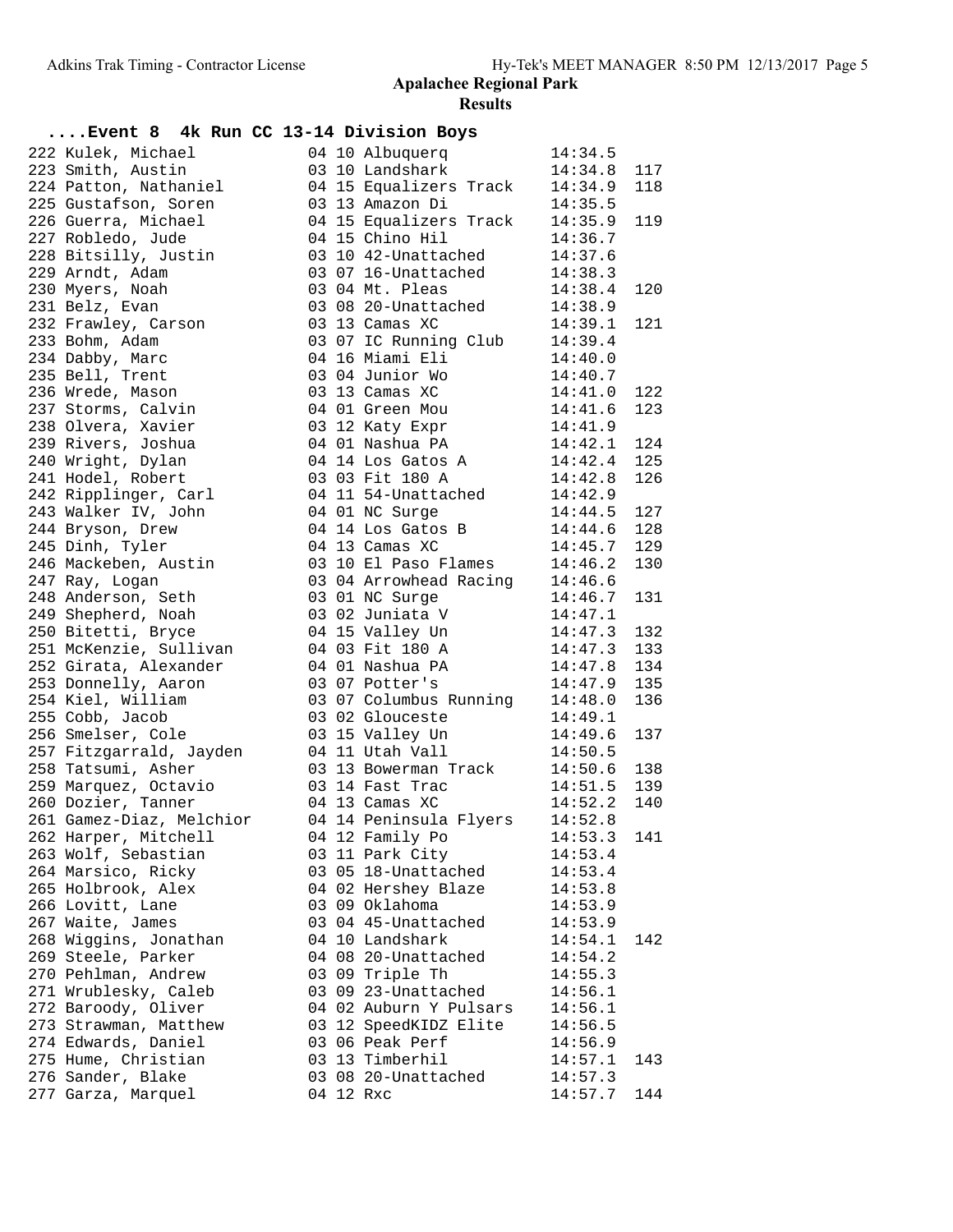## **....Event 8 4k Run CC 13-14 Division Boys**

| 278 Keathley-Helms, Jack                                    |  | 03 09 28-Unattached 14:58.6                                |                    |     |
|-------------------------------------------------------------|--|------------------------------------------------------------|--------------------|-----|
| 279 Stovall, Ethan                                          |  |                                                            |                    |     |
| 280 Canton, Bryson                                          |  | $\frac{1}{2}$ mass side<br>03 08 Iowa Spee                 | 14:59.1<br>15:01.3 |     |
| 281 Skarda, Paul                                            |  | 04 14 Oak Hill Racing 15:02.6                              |                    |     |
| 282 Robles, Vincenzo                                        |  | 03 13 Camas XC                                             | 15:03.1            | 145 |
| 283 Hickner, Jack                                           |  | 03 07 Potter's                                             | 15:03.4 146        |     |
| 284 Mallis Jr, Robert                                       |  | 03 04 Atlanta T                                            | $15:03.7$ 147      |     |
| 285 Helms, Josh                                             |  | 04 04 Sequoyah                                             | 15:03.9 148        |     |
| 286 Brush, Brett                                            |  | 03 04 Jefferson                                            | 15:04.1            |     |
| 287 McKenna, Luke                                           |  | 04 04 The Storm 15:04.5                                    |                    |     |
| 288 Russo, Bryce                                            |  | 04 14 NorCal Striders 15:04.7                              |                    |     |
| 289 Smith, Blake                                            |  | 03 07 16-Unattached                                        | 15:04.9            |     |
| 290 Baker, Zachary                                          |  | 03 02 Get Fit Families 15:05.0                             |                    |     |
| 291 Bohringer, Benjamin                                     |  |                                                            |                    |     |
| 292 Metivier, Brandon                                       |  | 04 08 20-Unattached 15:06.3<br>03 01 Nashua PA 15:07.9     |                    | 149 |
| 293 Stark, Covey                                            |  | 15:08.3<br>03 13 Camas XC                                  |                    | 150 |
| 294 Williams IV, Philip                                     |  | 03 02 Racefaster 15:08.5                                   |                    |     |
| 295 McMackin, Jackson                                       |  | 03 03 Richmond                                             | 15:09.2            | 151 |
| 296 Martinez-Crook, Nathanie 03 10 Sol Running Club 15:10.1 |  |                                                            |                    |     |
| 297 Whitesell, Avery                                        |  | 04 10 Landshark                                            | $15:10.9$ 152      |     |
| 298 Gutierrez, Nikolas                                      |  | 04 10 Landshark 15:10.9 152<br>04 15 Lightning 15:11.7 153 |                    |     |
| 299 Tate, Matthew                                           |  | 03 04 Walton Yo 15:12.0                                    |                    | 154 |
| 300 Gilligan, Michael                                       |  | 03 08 20-Unattached 15:13.3                                |                    |     |
| 301 Gonzalez, Carter                                        |  | 04 10 Landshark<br>$15:14.2$ 155                           |                    |     |
| 302 Boutwell, Gavin                                         |  | 03 03 Fit 180 A                                            | $15:14.3$ 156      |     |
| 303 Kesling, Jesse                                          |  |                                                            | $15:14.5$ 157      |     |
| 304 Frankel, Ryan                                           |  | 03 15 Valley Un<br>03 14 Mount Dia                         | $15:14.6$ 158      |     |
| 305 Lopez, James                                            |  | 04 15 Valley Un                                            | 15:14.8 159        |     |
| 306 Moreno, Adrian                                          |  | 04 14 Fast Trac                                            | 15:16.2            | 160 |
| 307 Augustine, Joshua                                       |  | 04 13 Bowerman Track 15:16.4                               |                    | 161 |
| 308 Galdino, Emmanuel                                       |  | 04 12 Family Po 15:16.6 162                                |                    |     |
| 309 Reginelli, Rocco                                        |  | 04 14 Los Gatos B                                          | 15:16.6            | 163 |
| 310 Yslas, Elijah                                           |  | 04 10 Parker Panthers $15:16.7$                            |                    |     |
| 311 Anderson, Matthew                                       |  | 04 10 El Paso Flames 15:17.1 164                           |                    |     |
| 312 Isble, Zachary                                          |  | 03 01 Sentinel 15:17.6                                     |                    | 165 |
| 313 Clark, Nolan                                            |  | 03 07 Danville                                             | 15:18.0            | 166 |
| 314 Thompson, Jacob                                         |  | 04 06 24-Unattached 15:18.1                                |                    |     |
| 315 Feldman, Evan                                           |  | 03 02 Lakeland                                             | 15:18.1            |     |
| 316 Walt, Nolan                                             |  | 04 15 Equalizers Track 15:18.4 167                         |                    |     |
| 317 Lindsay, Mason                                          |  | 04 15 Lightning                                            | $15:19.0$ 168      |     |
| 318 Rutledge, Jacob                                         |  | 03 06 Stones Ri                                            | 15:20.8            |     |
| 319 Plante, Will                                            |  | 04 01 New Hamps                                            | 15:21.0            | 169 |
| 320 Morales, Fernando                                       |  | 03 10 El Paso Flames                                       | 15:21.5            | 170 |
| 321 Sage, Gabriel                                           |  | 03 15 Moreno Va                                            | 15:22.3            |     |
| 322 Fokas, Spiro                                            |  | 03 04 Mt. Pleas                                            | 15:22.4            | 171 |
| 323 George, Austin                                          |  | 04 14 Los Gatos B                                          | 15:22.8            | 172 |
| 324 Warner, Corban                                          |  | 04 07 Danville                                             | 15:23.1            | 173 |
| 325 Davis-Verner, Dakota                                    |  | 04 12 26-Unattached                                        | 15:24.6            |     |
| 326 Donovan, Lyle                                           |  | 03 04 Alpha Cru                                            | 15:26.9            | 174 |
| 327 Hess, Austin                                            |  | 04 14 Mount Dia                                            | 15:27.2            | 175 |
|                                                             |  |                                                            |                    |     |
| 328 Branda, Nathaniel<br>329 Steward, Lucas                 |  | 04 15 Valley Un                                            | 15:28.1            | 176 |
|                                                             |  | 04 07 Danville                                             | 15:29.1            | 177 |
| 330 Lancon, Carlos                                          |  | 04 12 Rxc                                                  | 15:29.6            | 178 |
| 331 Warren, Carson                                          |  | 04 06 Most Bles                                            | 15:30.6            |     |
| 332 Dugger, Caleb                                           |  | 03 07 Potter's                                             | 15:31.6            | 179 |
| 333 Keeney, Gavin                                           |  | 03 08 Iowa Spee                                            | 15:32.2            |     |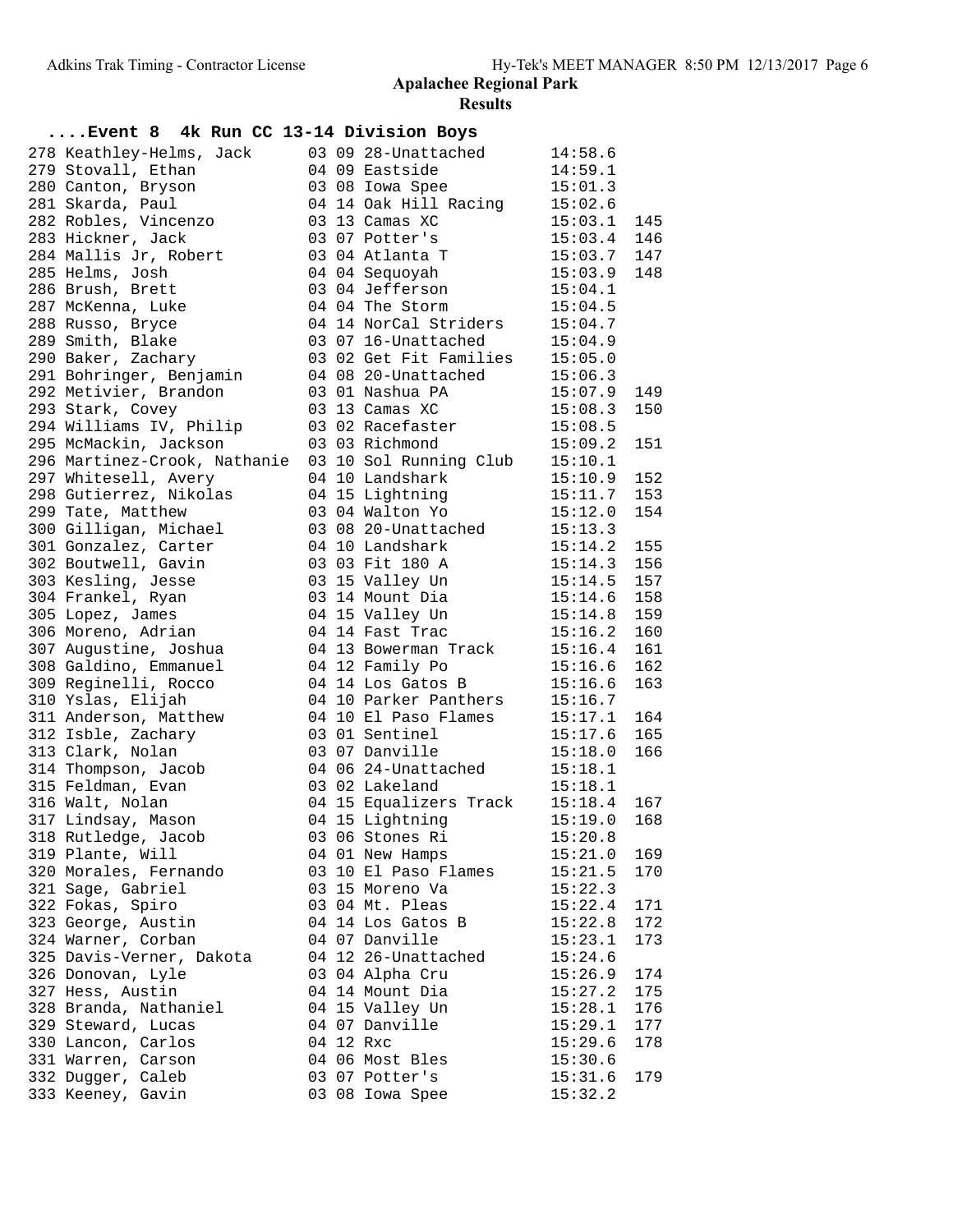| Event 8 4k Run CC 13-14 Division Boys                                           |           |                                                                         |               |     |
|---------------------------------------------------------------------------------|-----------|-------------------------------------------------------------------------|---------------|-----|
| 334 Corley, Nicholas                                                            |           | 03 09 Jets Track 15:34.4                                                |               |     |
| 335 Briggs, Joshua                                                              |           | 04 11 Race Cats                                                         | 15:34.8       |     |
| 336 Belanger, Caleb                                                             |           | 04 02 Southern                                                          | 15:36.4       |     |
| 337 Welch, Ethan                                                                |           | 03 06 Stones Ri                                                         | 15:37.0       |     |
| 338 Eakin, Tyler                                                                |           | 04 14 Mount Dia 15:37.4                                                 |               | 180 |
| 339 Jones, Robert                                                               |           | 03 04 Walton Yo 15:37.5                                                 |               | 181 |
| 340 Burgess, Landon                                                             |           | 04 06 24-Unattached 15:38.1                                             |               |     |
| 341 Wiseman, Jonathan                                                           |           | 03 03 Runners R                                                         | 15:38.9       |     |
| 342 Nodes, Harrison                                                             |           | 04 04 Mt. Pleas                                                         | 15:40.0 182   |     |
| 343 Navarrete, Dylan                                                            | 04 12 Rxc |                                                                         | 15:40.6       | 183 |
| 344 Manuel, James                                                               |           | 04 06 Peak Perf 15:47.2                                                 |               |     |
|                                                                                 |           |                                                                         |               | 184 |
| 346 Loughery, John                                                              |           | 04 14 Mount Dia                                                         | 15:47.7       | 185 |
| 347 Moore, Tanner                                                               |           | 04 03 McLean Yo                                                         | 15:47.9       |     |
| 348 Teachman, Ryan                                                              |           | 04 04 Mt. Pleas                                                         | 15:48.5 186   |     |
| 349 Mack, Connor                                                                |           | 03 03 Fit 180 A                                                         | $15:50.2$ 187 |     |
| 350 Tucker, Collin                                                              |           | 03 04 Sequoyah                                                          | 15:51.1 188   |     |
| 351 Wiklund, Alex                       03 04 Alpha Cru               15:53.5   |           |                                                                         |               | 189 |
| 352 Gaither, Fletcher                                                           |           | 04 15 Valley Un                                                         | 15:53.7 190   |     |
| 353 DeVoe, Maximillian                                                          |           | 04 15 So Cal Ro                                                         | $15:54.3$ 191 |     |
| 354 Labasi, Jacob                                                               |           | 04 04 Sequoyah                                                          | $15:55.1$ 192 |     |
| 355 Kennedy, Max                                                                |           | 03 14 Mount Dia                                                         | 15:55.8       | 193 |
| 356 Carnes, Logan                                                               |           | 03 09 CJ Freedom 15:57.8                                                |               |     |
| 357 Spring, Jacob                                                               |           | 04 06 24-Unattached 15:58.5                                             |               |     |
|                                                                                 |           |                                                                         |               |     |
| 358 Byrd, Adan                                                                  |           | 03 06 24-Unattached 15:58.5<br>04 12 Rxc                                |               |     |
| 359 Trevino, Christian                                                          |           |                                                                         | 15:59.5       | 194 |
| 360 Breuer, Christopher                                                         |           | 03 05 17-Unattached                                                     | 16:02.3       |     |
| 361 Sanderson Jr, Daniel                                                        |           | 04 09 23-Unattached                                                     | 16:02.4       |     |
| 362 Falcon, Antonio                                                             |           | 03 10 Landshark                                                         | 16:03.1       | 195 |
|                                                                                 |           |                                                                         |               |     |
| 364 Del Carmen, Jesse 63 15 Lightning                                           |           |                                                                         | $16:05.2$ 197 |     |
| 365 Villa, Eduardo                                                              |           | 04 14 Fast Trac                                                         | $16:05.6$ 198 |     |
| 366 Lakeman, Jonathan                                                           |           | 03 03 Fit 180 A<br>03 04 Walton Yo                                      | $16:06.3$ 199 |     |
| 367 Carman, Ross                                                                |           |                                                                         | 16:06.4       | 200 |
| 368 Beaty, Ethan                                                                |           | 04 06 Stones Ri                                                         | 16:08.6       |     |
| 369 Taks, Jack                                                                  |           | 03 16 Miami Eli 16:08.6                                                 |               |     |
| 370 Ochowski, Ryan                       03 08 Flying V's               16:11.5 |           |                                                                         |               |     |
| 371 Brennan, Mark                                                               |           | 04 02 Lakeland<br>04 02 Lakeland 16:13.1<br>03 11 54-Unattached 16:14.6 |               |     |
| 372 Lienke, Corbin                                                              |           |                                                                         |               |     |
| 373 Lengefeld, Garrett 63 04 Alpha Cru 16:15.6                                  |           |                                                                         |               | 201 |
| 374 Voelker, Jack                                                               |           | 04 12 Team Gree                                                         | 16:15.6       |     |
| 375 Lax, Ethan                                                                  |           | 03 07 Columbus Running                                                  | 16:16.6       | 202 |
| 376 Tarr, Caleb                                                                 |           | 04 11 Race Cats                                                         | 16:20.7       |     |
| 377 Vignone, Andrew                                                             |           | 04 04 Walton Yo                                                         | 16:21.4       | 203 |
| 378 Gavin, Andrew                                                               |           | 04 04 Alpha Cru                                                         | 16:23.8       | 204 |
| 379 Plascencia, Ricardo                                                         |           | 04 15 Lightning                                                         | 16:24.1       | 205 |
| 380 Terrett, Samuel                                                             |           | 03 06 24-Unattached                                                     | 16:36.5       |     |
| 381 Robinson, Josiah                                                            |           | 03 12 Family Po                                                         | 16:37.8       | 206 |
| 382 Johnson, Guy                                                                |           | 04 04 Mt. Pleas                                                         | 16:40.4       | 207 |
| 383 Jijon, Jose                                                                 |           | 04 14 Fast Trac                                                         | 16:41.5       | 208 |
| 384 Leyendecker, Rogelio                                                        |           | 04 12 Rxc                                                               | 16:41.8       | 209 |
| 385 Hernandez, Roy                                                              |           | 03 12 San Anton                                                         | 16:54.0       |     |
| 386 Bonniville, Tommy                                                           |           | 03 03 Richmond                                                          | 16:54.6       | 210 |
| 387 English, Noah                                                               |           | 03 12 Northwest                                                         | 16:54.8       |     |
| 388 Sitz, Liam                                                                  |           | 04 04 Atlanta T                                                         | 17:03.0       | 211 |
| 389 Rushing, Alexis                                                             |           | 04 12 Family Po                                                         | 17:09.6       | 212 |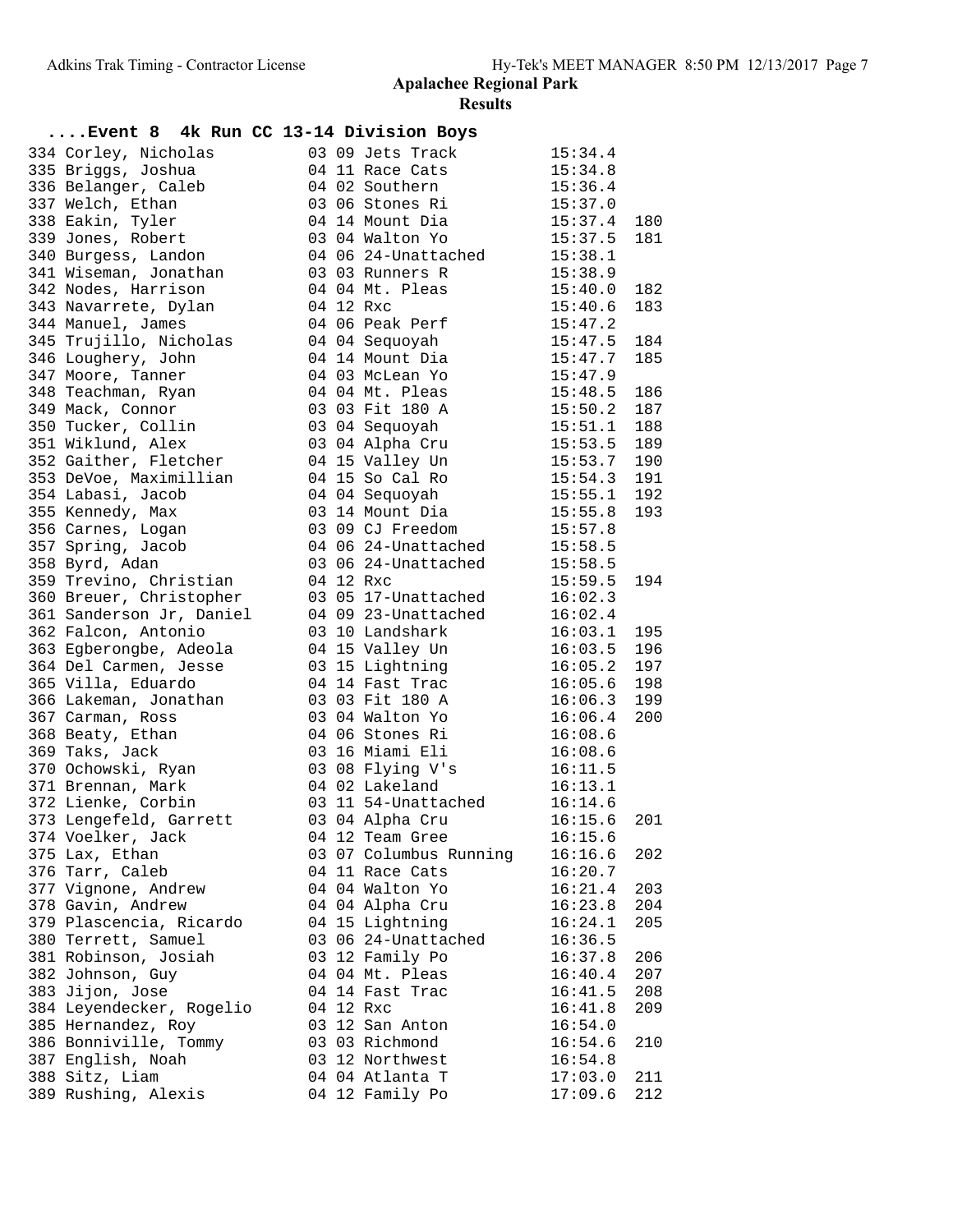| Event 8 4k Run CC 13-14 Division Boys                    |                                        |              |    |    |     |                    |      |      |     |       |
|----------------------------------------------------------|----------------------------------------|--------------|----|----|-----|--------------------|------|------|-----|-------|
| 390 Ceniza, Gabriel<br>391 Brown, Logan                  | 04 04 Alpha Cru<br>03 05 17-Unattached |              |    |    |     | 17:14.0<br>17:15.4 | 213  |      |     |       |
| 392 Singhania, Callen                                    | 04 12 SpeedKIDZ Elite                  |              |    |    |     | 17:20.3            |      |      |     |       |
| 393 McDonaldAguirresaenz, Ma<br>394 Amling, William      | 04 16 Central F<br>04 12 Family Po     |              |    |    |     | 17:20.3<br>17:22.6 | 214  |      |     |       |
| 395 Freeman, Brock                                       | 04 04 Sequoyah                         |              |    |    |     | 17:25.0            | 215  |      |     |       |
| 396 Carman, Zach                                         | 03 04 Walton Yo                        |              |    |    |     | 17:26.7            | 216  |      |     |       |
| 397 Ortiz, Diego                                         | 03 14 Fast Trac                        |              |    |    |     | 17:30.3            | 217  |      |     |       |
| 398 Parks, Sean                                          | 03 04 Sequoyah                         |              |    |    |     | 17:45.4            | 218  |      |     |       |
| 399 Kononchuk, Alexander                                 | 04 02 Nittany T                        |              |    |    |     | 18:07.7            |      |      |     |       |
| 400 Rosko, Brett                                         | 04 04 Sequoyah                         |              |    |    |     | 18:09.6            | 219  |      |     |       |
| 401 Perez, Juan                                          | 03 12 Rxc                              |              |    |    |     | 18:12.7            | 220  |      |     |       |
|                                                          |                                        | Team Scores  |    |    |     |                    |      |      |     |       |
| Rank Team                                                | Total                                  | $\mathbf{1}$ | 2  | 3  | 4   | 5                  | $*6$ | $*7$ | * 8 | $*$ 9 |
|                                                          |                                        |              |    |    |     |                    |      |      |     |       |
| Results - Men 13-14                                      |                                        |              |    |    |     |                    |      |      |     |       |
| 1 01 NC Surge - Advanced Ru                              | 105                                    | 5            | 18 | 23 | 28  | 31                 | 72   | 127  | 131 |       |
| Total Time:<br>1:06:38.30                                |                                        |              |    |    |     |                    |      |      |     |       |
| Average:<br>13:19.66                                     |                                        |              |    |    |     |                    |      |      |     |       |
| 2 01 Sentinel Striders                                   | 110                                    | 4            | 8  | 13 | 37  | 48                 | 58   | 76   | 165 |       |
| Total Time:<br>1:06:29.70                                |                                        |              |    |    |     |                    |      |      |     |       |
| Average:<br>13:17.94                                     |                                        |              |    |    |     |                    |      |      |     |       |
| 3 15 Pacific Coast Shock Wa                              | 118                                    | 21           | 22 | 24 | 25  | 26                 | 96   | 111  |     |       |
| Total Time:<br>1:06:57.40                                |                                        |              |    |    |     |                    |      |      |     |       |
| 13:23.48<br>Average:                                     |                                        |              |    |    |     |                    |      |      |     |       |
| 4 01 New Hampshire Trackste<br>Total Time:<br>1:06:47.80 | 141                                    | 3            | 7  | 15 | 55  | 61                 | 115  | 169  |     |       |
| Average:<br>13:21.56                                     |                                        |              |    |    |     |                    |      |      |     |       |
| 5 03 Fit 180 Athletics A                                 | 153                                    | 12           | 16 | 39 | 40  | 46                 | 49   | 67   | 82  |       |
| Total Time:<br>1:07:27.00                                |                                        |              |    |    |     |                    |      |      |     |       |
| Average:<br>13:29.40                                     |                                        |              |    |    |     |                    |      |      |     |       |
| 6 14 Los Gatos A                                         | 229                                    | 11           | 35 | 59 | 60  | 64                 | 65   | 109  | 125 |       |
| Total Time:<br>1:08:25.70                                |                                        |              |    |    |     |                    |      |      |     |       |
| Average:<br>13:41.14                                     |                                        |              |    |    |     |                    |      |      |     |       |
| 7 01 Nashua Pal Striders                                 | 235                                    | 17           | 20 | 51 | 69  | 78                 | 124  | 134  | 149 |       |
| Total Time:<br>1:08:29.40                                |                                        |              |    |    |     |                    |      |      |     |       |
| 13:41.88<br>Average:                                     |                                        |              |    |    |     |                    |      |      |     |       |
| 8 15 So Cal Roadrunners                                  | 293                                    | 14           | 19 | 74 |     | 85 101 191         |      |      |     |       |
| 1:09:17.40<br>Total Time:                                |                                        |              |    |    |     |                    |      |      |     |       |
| Average:<br>13:51.48                                     |                                        |              |    |    |     |                    |      |      |     |       |
| 9 13 Bowerman Track                                      | 318                                    | 10           | 68 | 77 | 80  | 83                 | 105  | 138  | 161 |       |
| Total Time:<br>1:09:40.40                                |                                        |              |    |    |     |                    |      |      |     |       |
| 13:56.08<br>Average:                                     |                                        |              |    |    |     |                    |      |      |     |       |
| 10 15 Equalizers Track                                   | 324                                    | 27           | 29 | 47 | 107 | 114                | 118  | 119  | 167 |       |
| Total Time:<br>1:09:41.00                                |                                        |              |    |    |     |                    |      |      |     |       |
| Average:<br>13:56.20                                     |                                        |              |    |    |     |                    |      |      |     |       |
| 11 13 Timberhill Harriers                                | 326                                    | 43           | 52 | 57 | 84  | 90                 | 143  |      |     |       |
| Total Time:<br>1:10:03.40<br>14:00.68                    |                                        |              |    |    |     |                    |      |      |     |       |
| Average:                                                 |                                        |              |    |    |     |                    |      |      |     |       |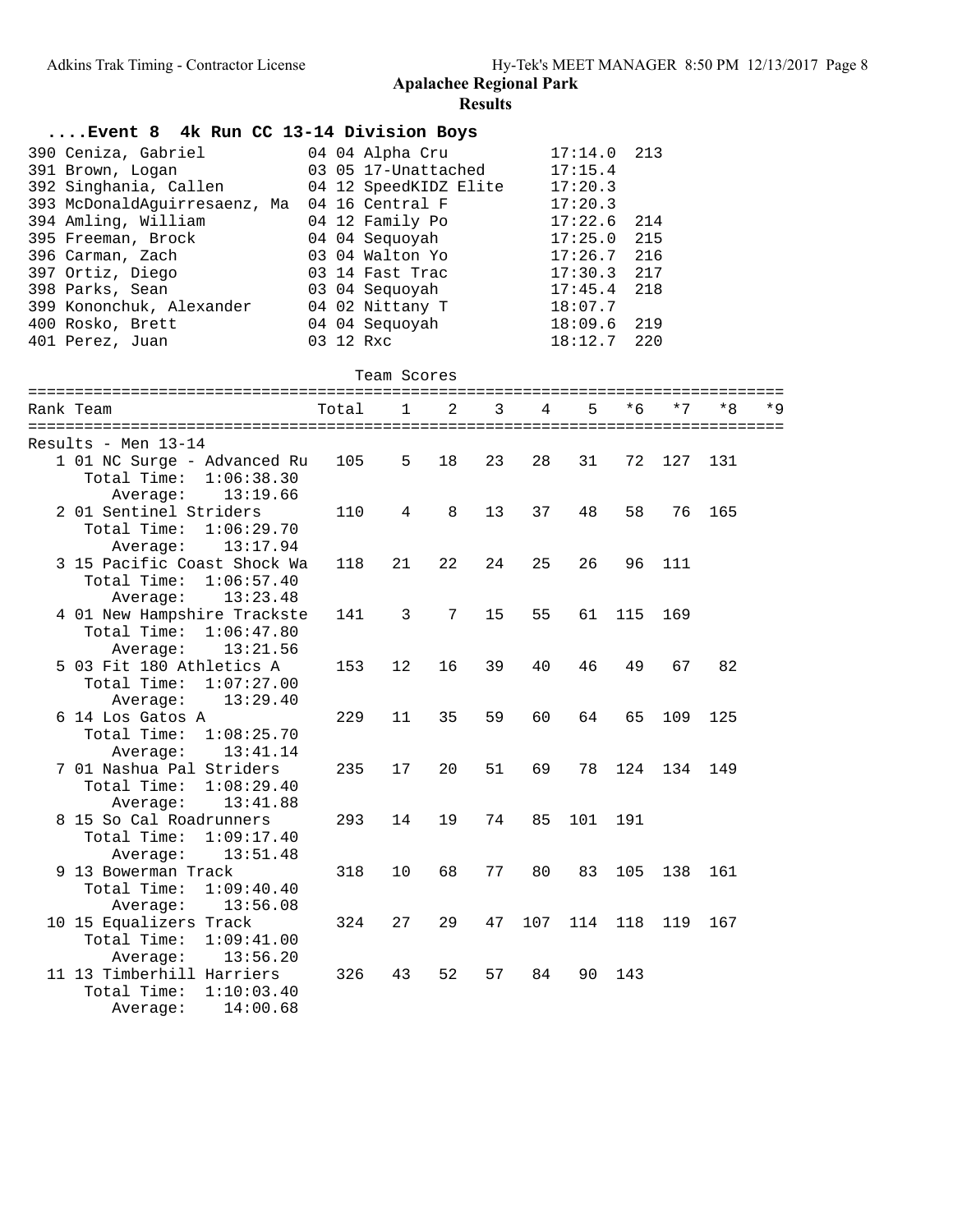| Event 8 4k Run CC 13-14 Division Boys                              |                        |     |    |     |                    |         |         |     |     |     |
|--------------------------------------------------------------------|------------------------|-----|----|-----|--------------------|---------|---------|-----|-----|-----|
| 12 01 Haverhill Elite Track<br>Total Time:<br>Average:             | 1:10:47.30<br>14:09.46 | 400 | 32 | 56  | 98                 | 102 112 |         |     |     |     |
| 13 01 Green Mountain Athleti<br>Total Time:<br>Average:            | 1:10:49.50<br>14:09.90 | 402 | 30 | 50  | 91                 | 108     | 123     |     |     |     |
| 14 07 Potter's Bridge Athlet<br>Total Time: 1:11:24.90<br>Average: | 14:16.98               | 447 | 53 | 66  | 94                 | 99      | 135     | 146 | 179 |     |
| 15 07 Columbus Running<br>Total Time:<br>Average:                  | 1:11:28.60<br>14:17.72 | 448 | 71 | 81  | 95                 | 97      | 104     | 116 | 136 | 202 |
| 16 13 Camas XC<br>Total Time:<br>Average:                          | 1:12:02.00<br>14:24.40 | 505 | 63 | 70  | 121                | 122     | 129     | 140 | 145 | 150 |
| 17 10 El Paso Flames<br>Total Time:<br>Average:                    | 1:12:07.90<br>14:25.58 | 511 | 6  | 41  | 130                | 164     | 170     |     |     |     |
| 18 04 Mt. Pleasant Track<br>Total Time:<br>Average:                | 1:12:23.60<br>14:28.72 | 520 | 9  | 38  | 120                | 171     | 182     | 186 | 207 |     |
| 19 03 Fit 180 Athletics B<br>Total Time:<br>Average:               | 1:12:21.00<br>14:28.20 | 524 | 75 | 87  | 103                | 126     | 133     | 156 | 187 | 199 |
| 20 04 Atlanta Track Club<br>Total Time:<br>Average:                | 1:13:13.70<br>14:38.74 | 532 | 2  | 62  | 110                | 147     | 211     |     |     |     |
| 21 07 Danville Indiana Dista<br>Total Time:<br>Average:            | 1:12:52.00<br>14:34.40 | 548 | 44 | 73  | 92                 | 166     | 173     | 177 |     |     |
| 22 10 Landsharks Running<br>Total Time:<br>Average:                | 1:12:10.40<br>14:26.08 | 567 | 1  | 117 | 142                | 152     | 155     | 195 |     |     |
| 23 03 Richmond Track & Field<br>Total Time:<br>Average:            | 1:14:34.40<br>14:54.88 | 602 | 42 | 86  | 113                | 151     | 210     |     |     |     |
| 24 15 Valley United Track Cl<br>Total Time:<br>Average:            | 1:13:42.50<br>14:44.50 | 621 | 36 |     | 132 137            | 157     | 159     | 176 | 190 | 196 |
| 25 14 Los Gatos B<br>Total Time:<br>Average:                       | 1:14:09.30<br>14:49.86 | 651 |    |     | 88 100 128 163 172 |         |         |     |     |     |
| 26 15 Lightning Youth Runnin<br>Total Time:<br>Average:            | 1:14:42.80<br>14:56.56 | 652 | 45 | 89  | 153                |         | 168 197 | 205 |     |     |
| 27 04 Alpha Crush Running Cl<br>Total Time:<br>Average:            | 1:15:49.20<br>15:09.84 | 711 | 54 | 93  | 174                | 189     | 201     | 204 | 213 |     |
| 28 14 Mount Diablo Heat<br>Total Time:<br>Average:                 | 1:15:42.20<br>15:08.44 | 732 | 34 | 158 | 175                | 180     | 185     | 193 |     |     |
| 29 14 Fast Track Lamont<br>Total Time:<br>Average:                 | 1:16:30.00<br>15:18.00 | 738 | 33 | 139 | 160                | 198     | 208     | 217 |     |     |